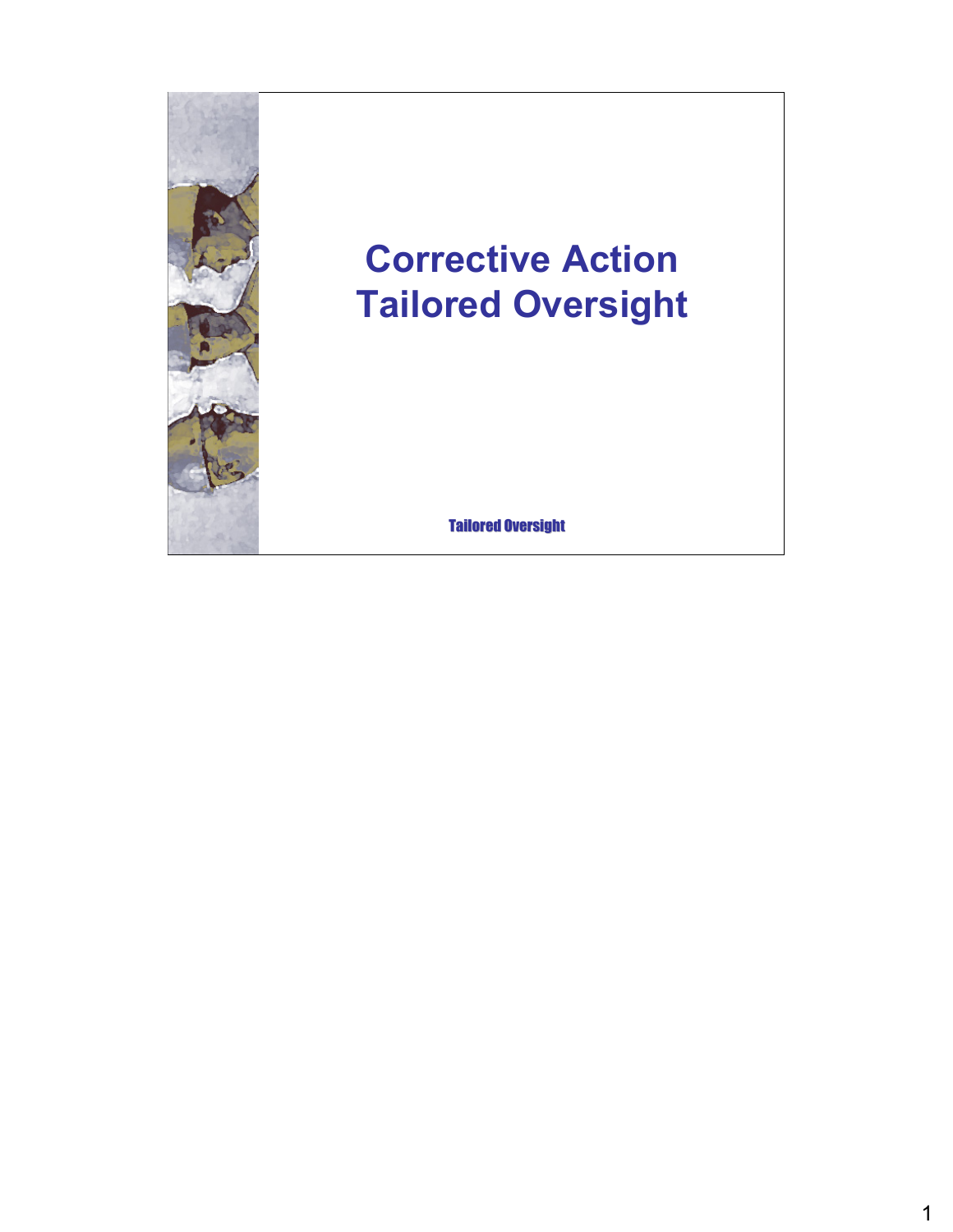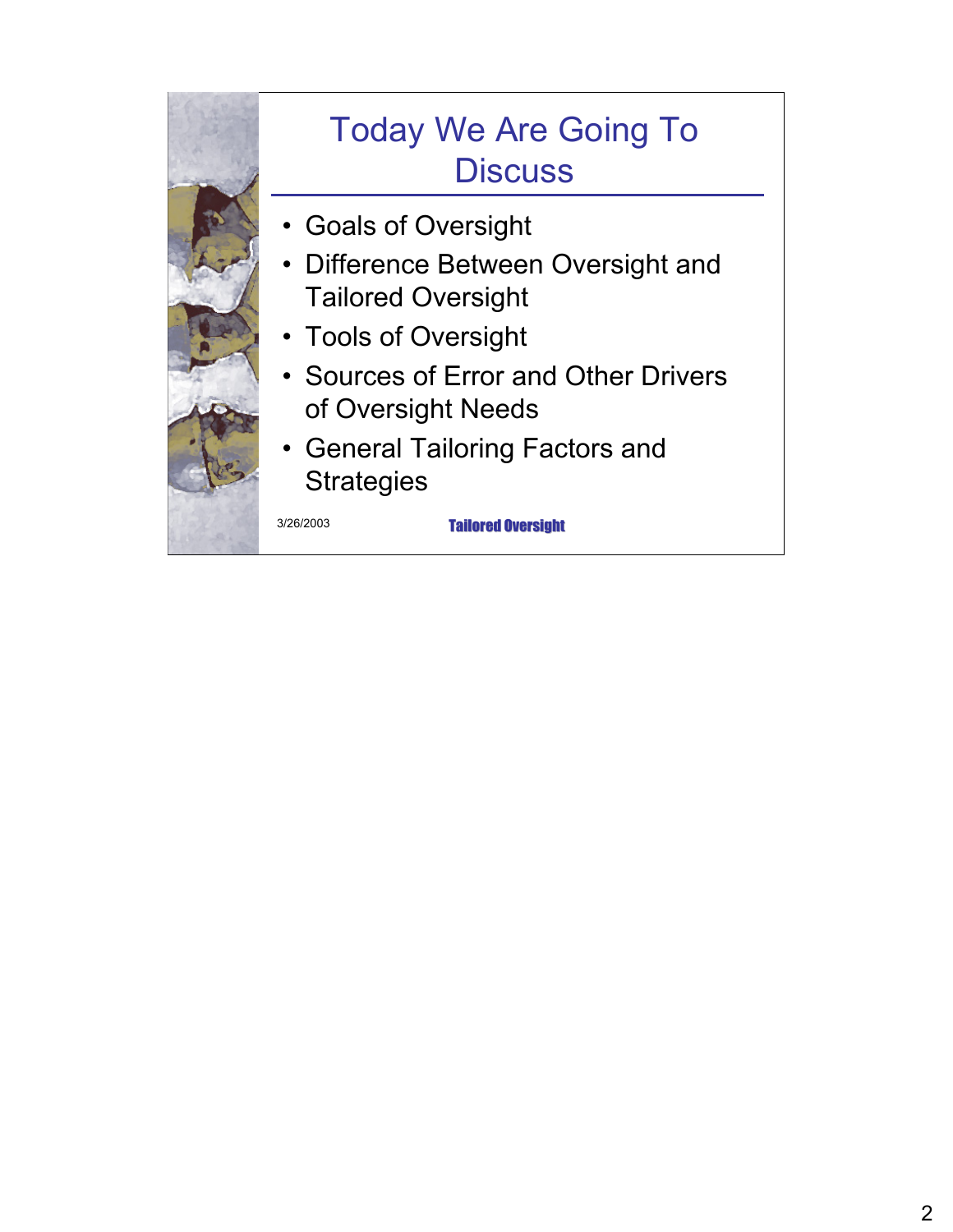

Taken from: Corrective Action Oversight EPA/ 9902.7, January, 1992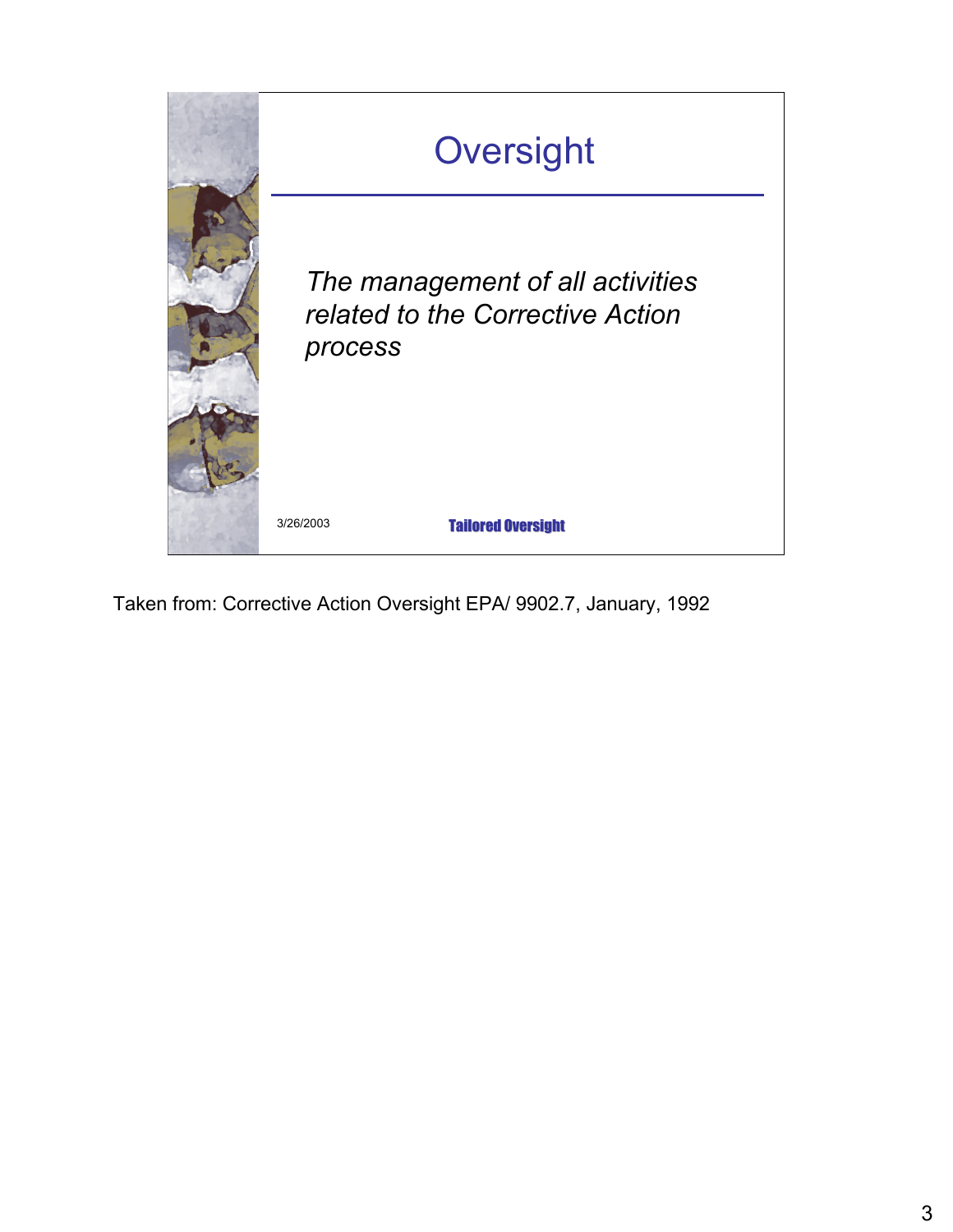

Appropriate oversight will leave measurement error and the natural variability of the release and the affected environment as the only uncertainties affecting the data carried into decision making regarding the risks posed by the site and what actions should be taken to control those risks.

- In other words, we will not be faced with significant doubts regarding why and how the site collected data or how they have interpreted that data.
- Instructor Notes: Stop here to discuss whether meeting these goals requires engaging in the same set of activities at each site.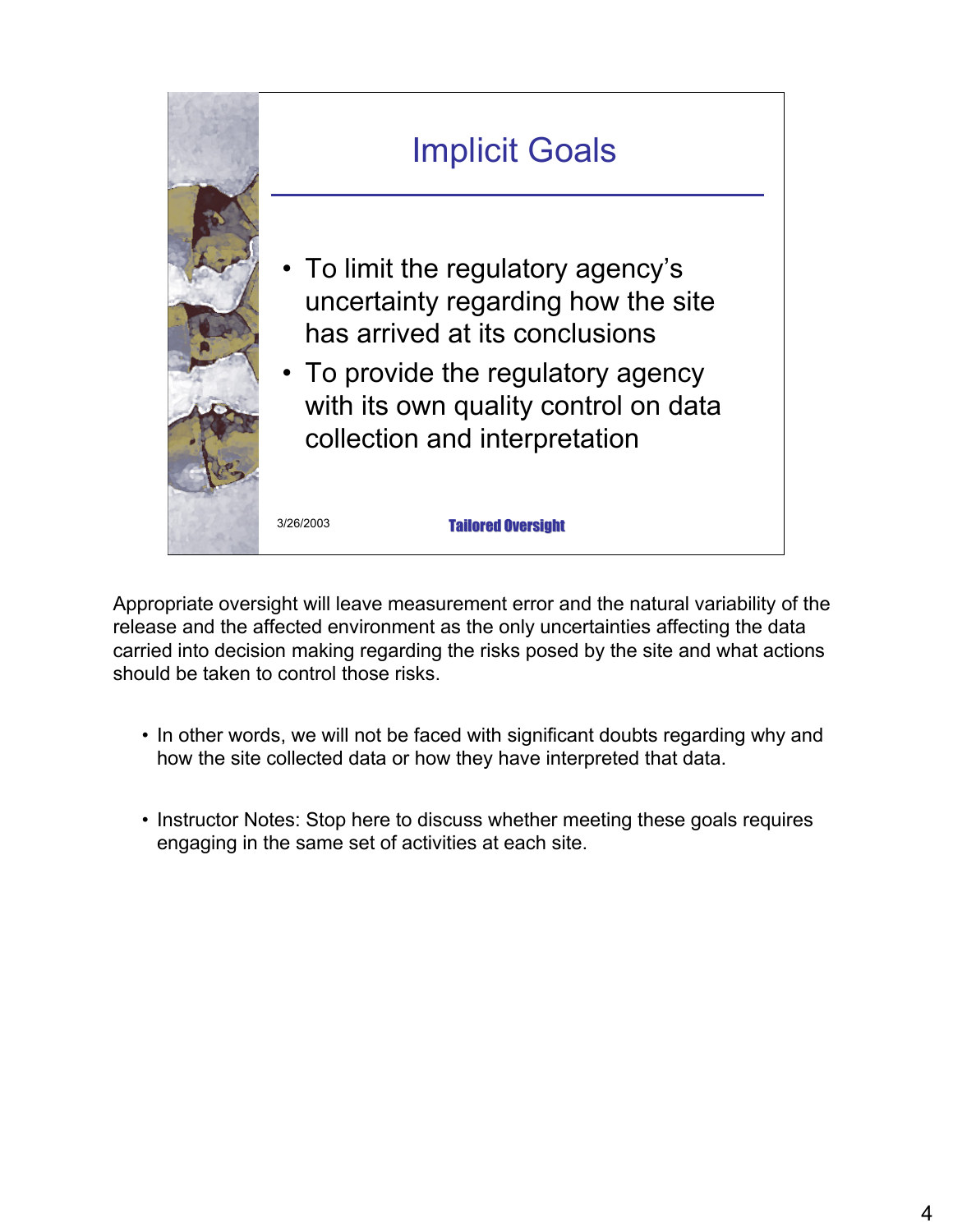

#### Tailored Oversight

• Site-specific program based on facility-specific conditions and capabilities

3/26/2003 Tailored Oversight Tailored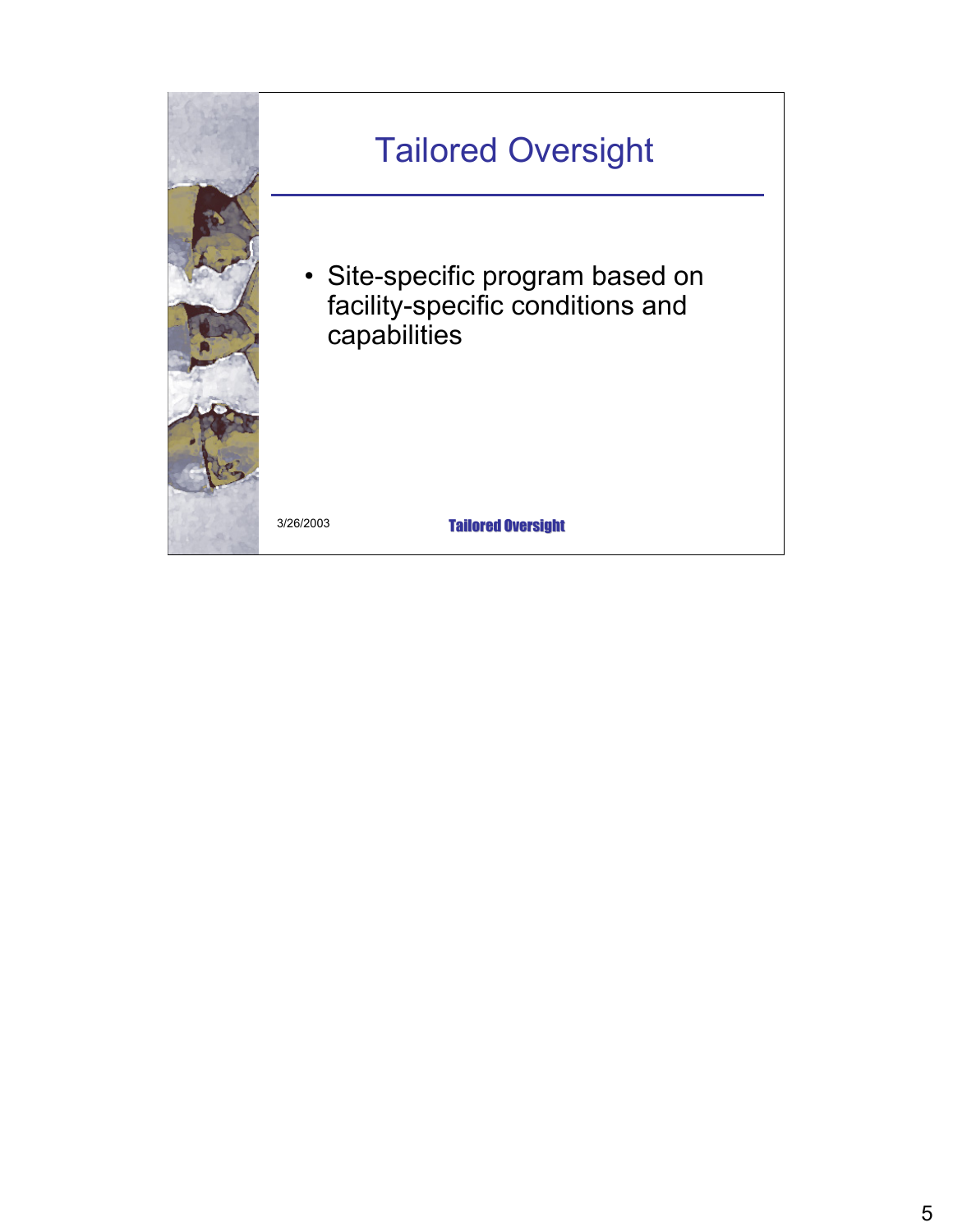

Oversight tools can be employed through the use of EPA staff, Contractors, or other stakeholders (e.g state environmental agencies). Available tools include:

- Observation: As simple as it sounds. Be at the RFI, CMS, or CMI activities and watch how they are executed.
- Interview: Question the personnel directly involved in the task of interest to gauge their level of familiarity with relevant SOPs or other standards of practice and their general level of experience and expertise at the task.
- Audits/Inspections: This is involves using senior, more experienced personnel who have performed a detailed reviewed the project specific work plan and QAPP and, using the same techniques as tools 1 and 2, conduct a more thorough review of the tasks of interest. An audit is typically conducted after the fact and rely more heavily on the written documentation. Major problems caught through this technique may require re-opening earlier project stages.
- Split samples and parallel samples: Split samples are samples collected by one party and then divided and analyzed under the control of two or more different parties. Parallel samples are samples that come from a single sample location but are collected and analyzed by different parties. Both create independent data, but it can be difficult to determine if differences between data sets come from natural site heterogeneity or sample/analytical error.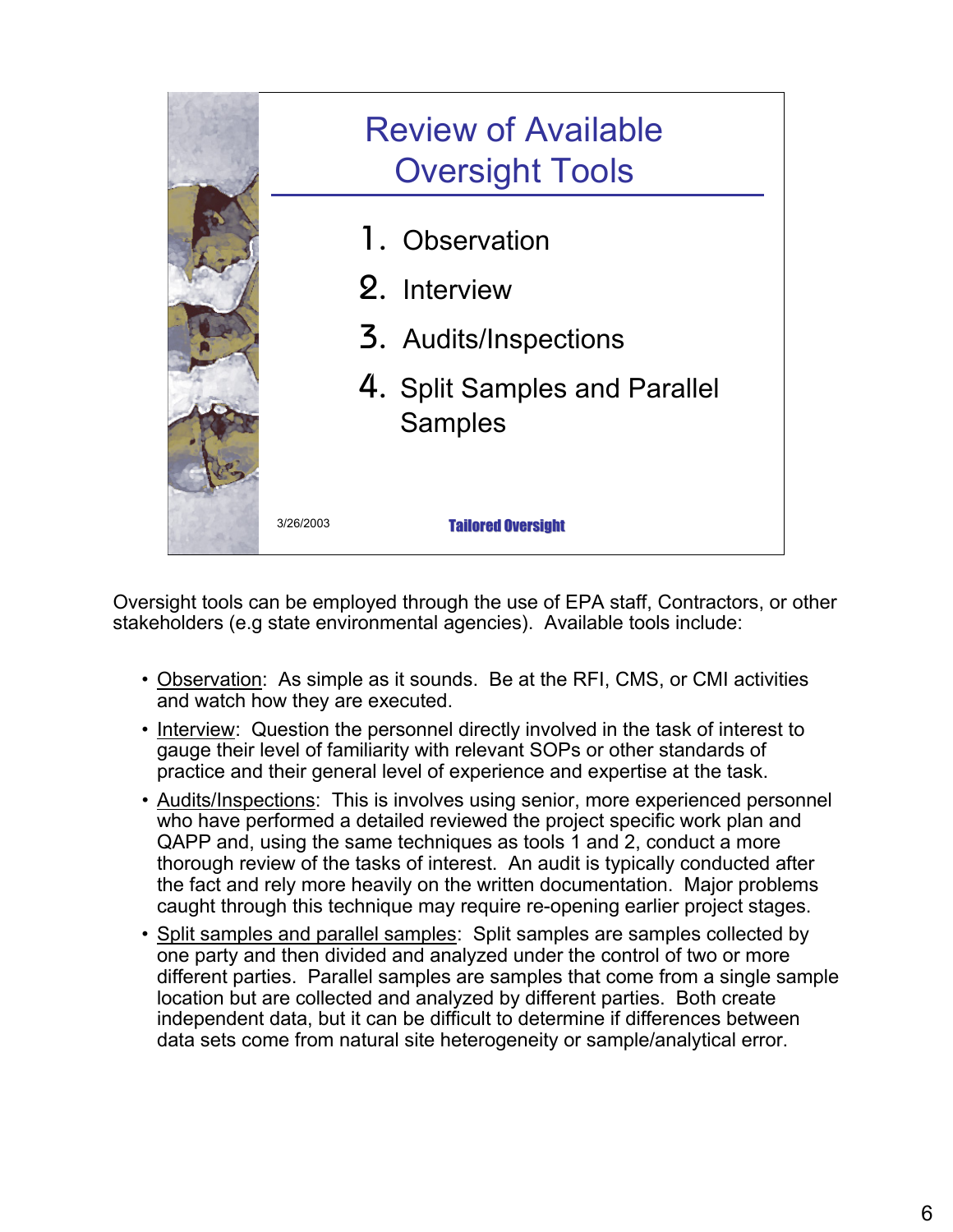

- Review: Activities such as performing data validation, checking self-consistency of data sets, sample calculations, checking applicability of any calculations or manipulations performed with the data manipulations, and evaluating the logic of arguments made with the data, verify that the data is of the quality that it is asserted to be, that information derived from the data is also representative of conditions at the site and that any conclusion on the nature, extent and significance of releases at the site flow logically from the available data.
- Re-interpretation: This requires senior personnel taking the same raw data used by the facility and seeing if alternative interpretations fit the available data.
- Analytical QC tools (standards, blanks, duplicates, spikes, etc.): There are an array of tools available to assure the integrity, accuracy, and precision of samples. These are not implemented by EPA directly but provide us necessary evidence that the facility has met the data quality objectives for each of their activities. These tools are well discussed in numerous EPA guidance documents.

<sup>•</sup> Self-implemented administrative controls: Requirements such as Certifications and Sign-offs are an indirect oversight tool. They provide a sense of our presence to upper management of the facility undergoing Corrective Action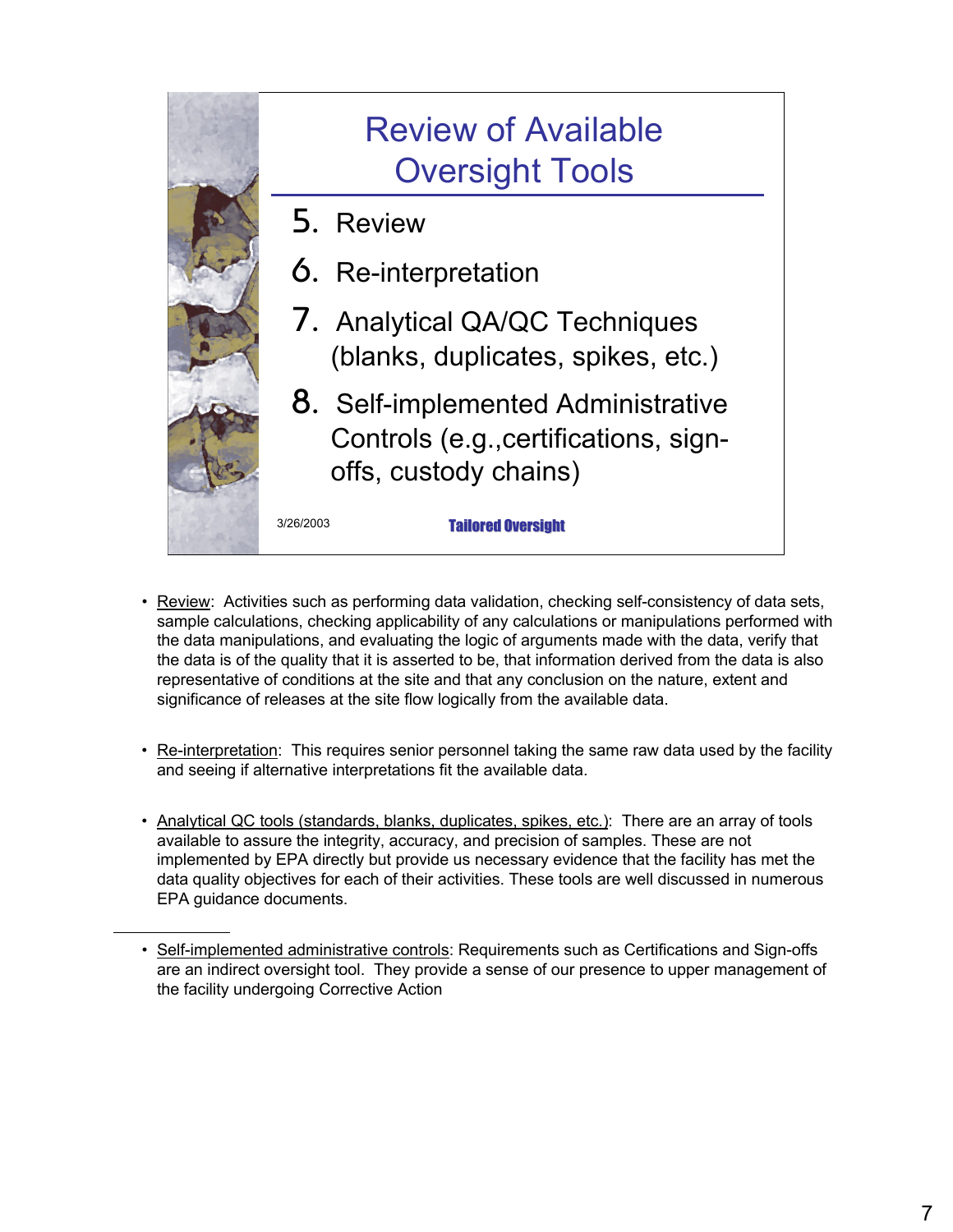

- The facility and/or their contractors demonstrated level of expertise in dealing with questions of the complexity posed by a given site will guide what level of agency oversight is required and indicate in what areas of the RFI/CMS/CMI process it is most needed (i.e field sampling, sample analysis, data interpretation, plan formulation, or project management).
- Separate from the question of level of expertise is the quality of work performed by the facility and/or consultant.
- If the financing of the Corrective Action Process is not secure this may enhance our need to insure that work is performed correctly on the first attempt.
- The mechanism we have in place to drive Corrective Action (e.g. permit, order, self-directed) and our ability to revisit decisions in the future (audit programs) may govern the form and level of oversight we need at this time.
- The quality objective defined for the task will influence the level of oversight required for the task.
- Innovative techniques, established techniques that are known to be error prone, or techniques whose limit of resolution is close to project action levels, will generally warrant a higher level of oversight.
- Oversight level can also be adjusted to meet the comfort level of other stakeholders involved in the process. This presumes efforts to convey the basis of our assessment of oversight needs have left a reasonable, but unresolvable, difference of opinion.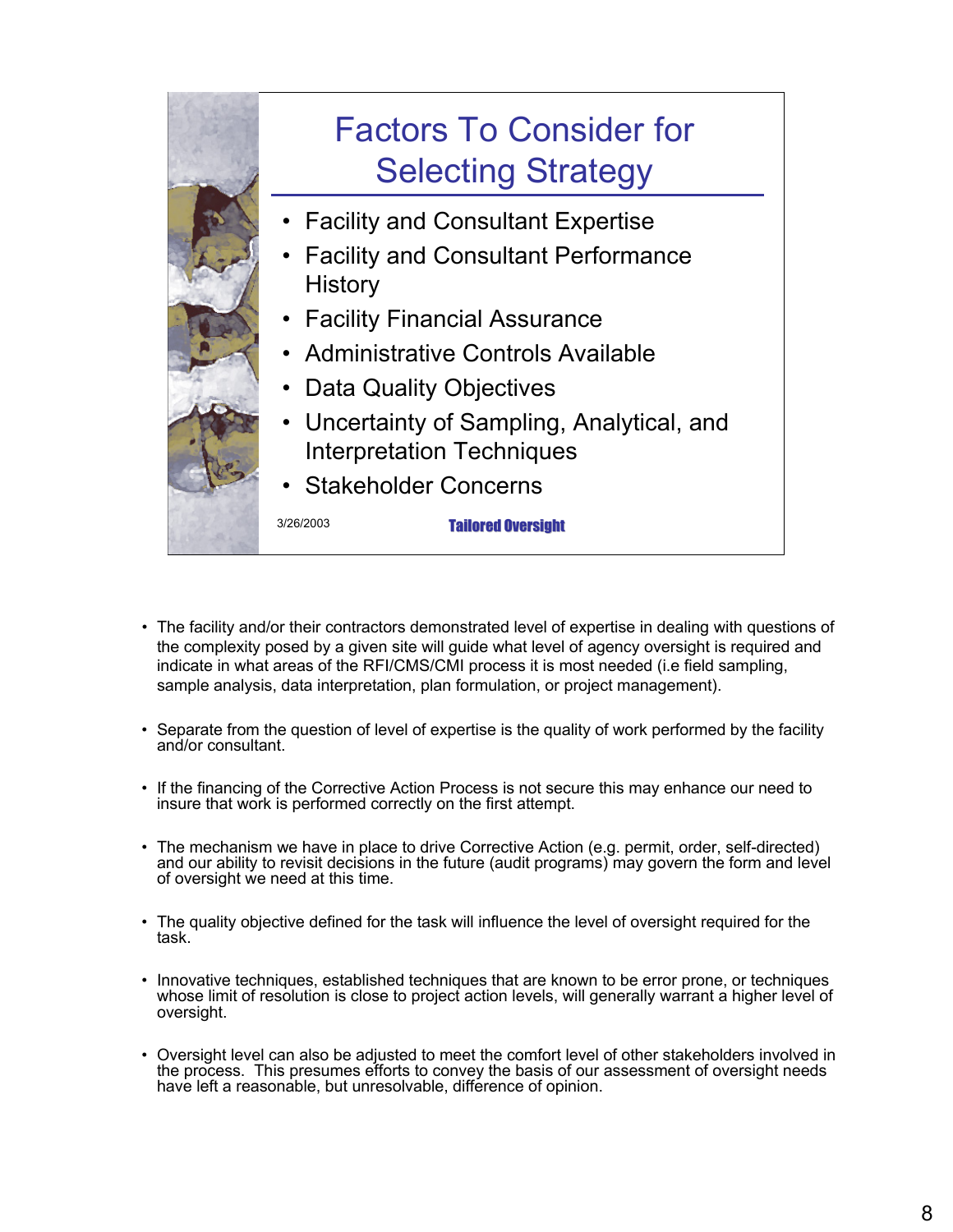

For example, Data Quality Objectives Process for Superfund: Interim Final Guidance (Sept. 1993), page 42: "Screening data are generated by rapid, less precise methods of analysis with less rigorous sample preparation."

Page 43: "Definitive data are generated using rigorous analytical methods, such as approved EPA reference methods. Data are analytespecific, with confirmation of analyte identity and concentration. Methods produce tangible raw data (e.g., chromatograms, spectra, digital values) in the form of paper printouts or computer-generated electronic files. Data may be generated at the site or at an off-site location, as long as the QA/QC requirements are satisfied. For the data to be definitive, either analytical or total measurement error must be determined."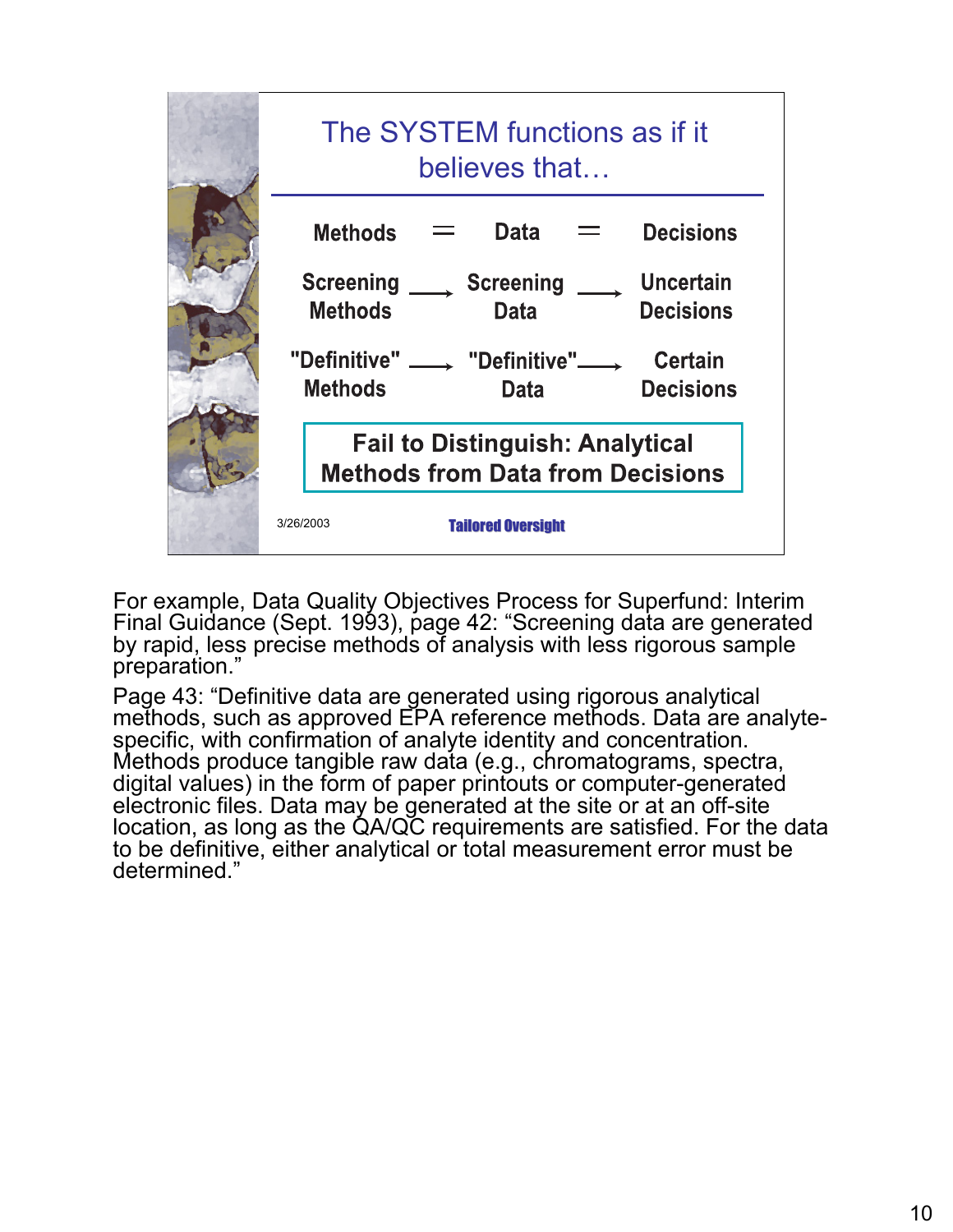

This is an oversimplified model because reality is much more complicated. For example, you can have perfectly accurate analyses, but if the sample itself was not representative of the feature under investigation, the outcome is BAD data. It is "bad data" because data generated on non-representative samples can be misleading (i.e., leading to erroneous conclusions).

The issue of sampling representativeness, and the challenges posed by heterogeneous environmental media have been discussed for years in many different forums. Analytical scientists understand this concept very well. But it is not understood by many others in the environmental field, including policy-makers, program managers, and project managers.

Unfortunately, by focusing so much energy on prescriptive analytical methods, there is the widespread misconception that "highly accurate analyses automatically produce accurate data." In addition, the terminology we have developed over the years has become ingrained with unspoken assumptions that reinforce this misconception.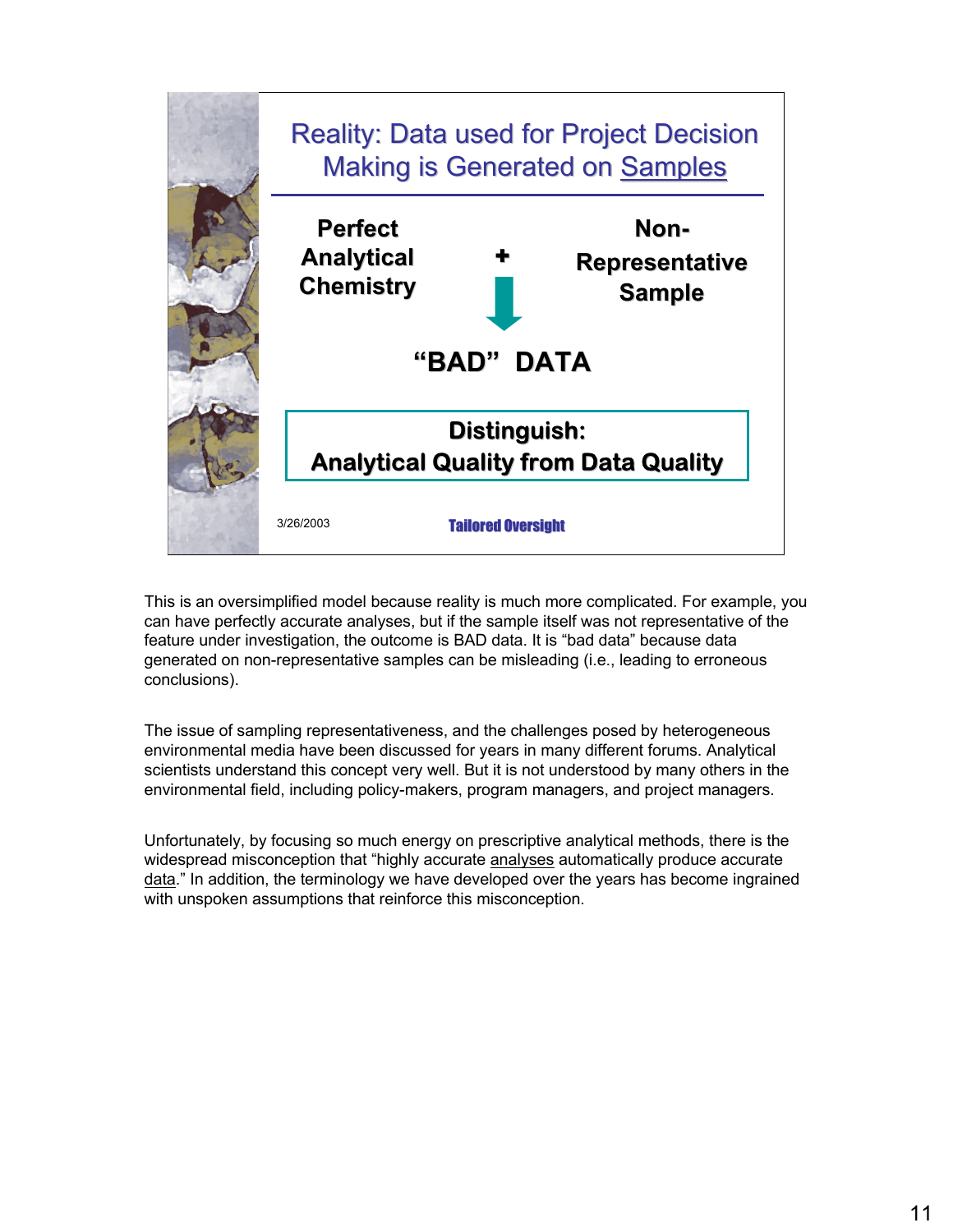

In contrast to the way definitive methods are conventionally used (upper panel), field analytical methods can be used to increase the sampling density, which permits rigorous management of sampling uncertainty (middle panel). Reliable site decisions can be then be made (such as whether to rigorously delineate and remove hotspots of contamination). If needed to meet regulatory requirements for final site closure, follow-on analysis of samples can be performed by definitive, analyte-specific methods. The selection of samples for final closure decisions builds on the previous characterization decisions or cleanup actions to markedly decrease sampling variability in the data set used to support site closure or decisions about regulatory compliance.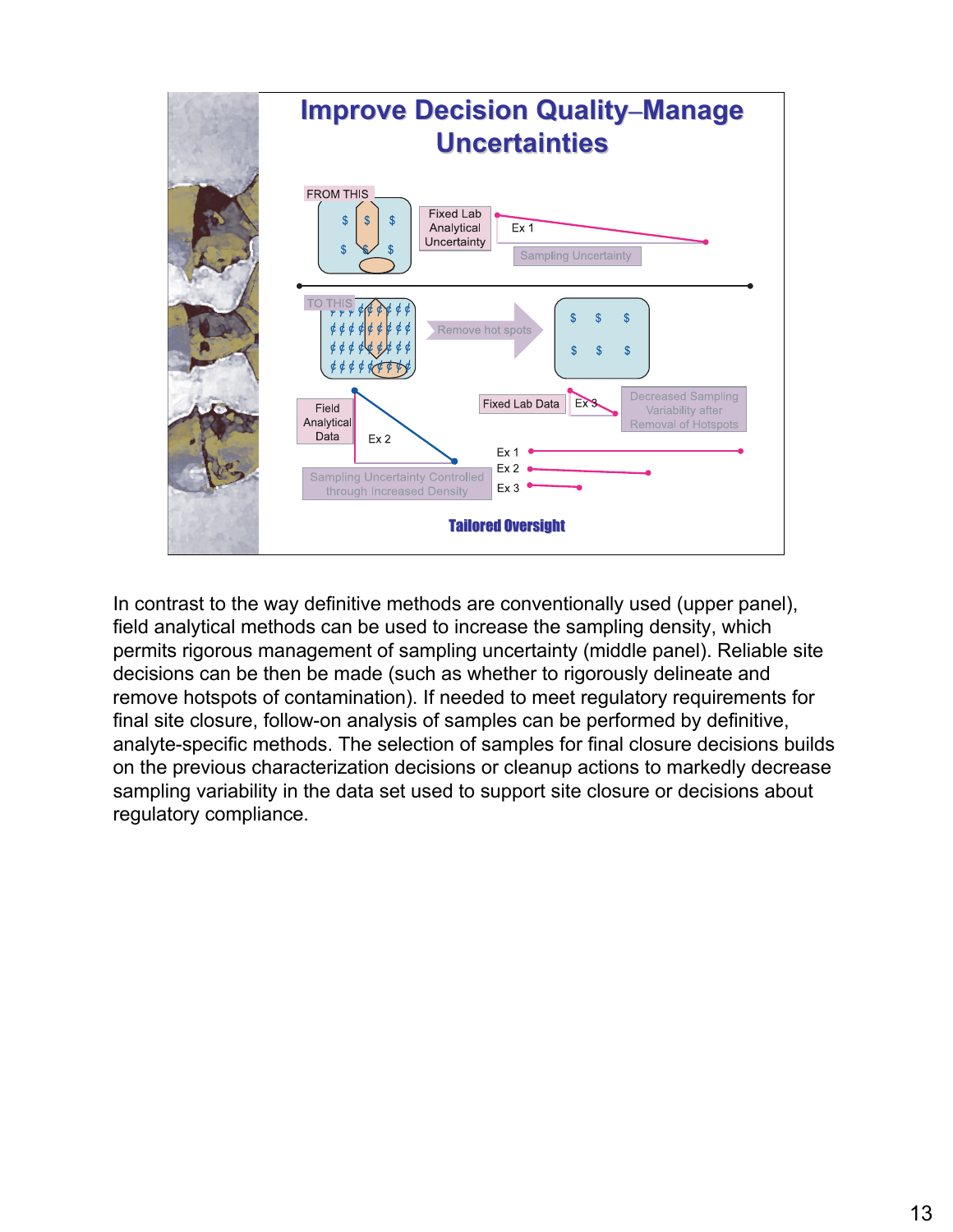

### The Point?

- Analytical error has received scrutiny through the legal process and appropriate error controls have become institutionalized
- The uncontrolled errors occur in:
	- Where the samples are collected
	- How the samples are collected
	- Interpretations of the meaning of the data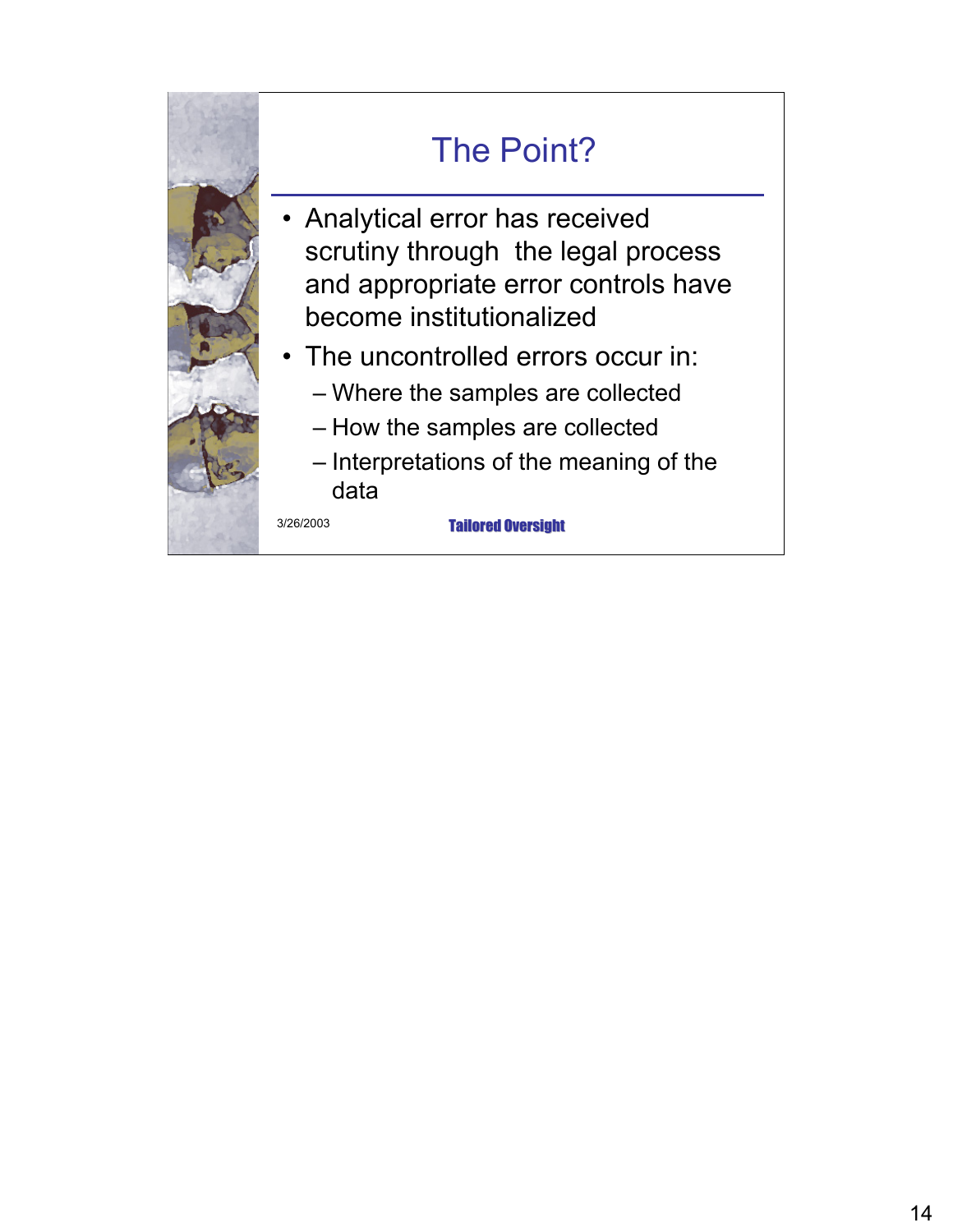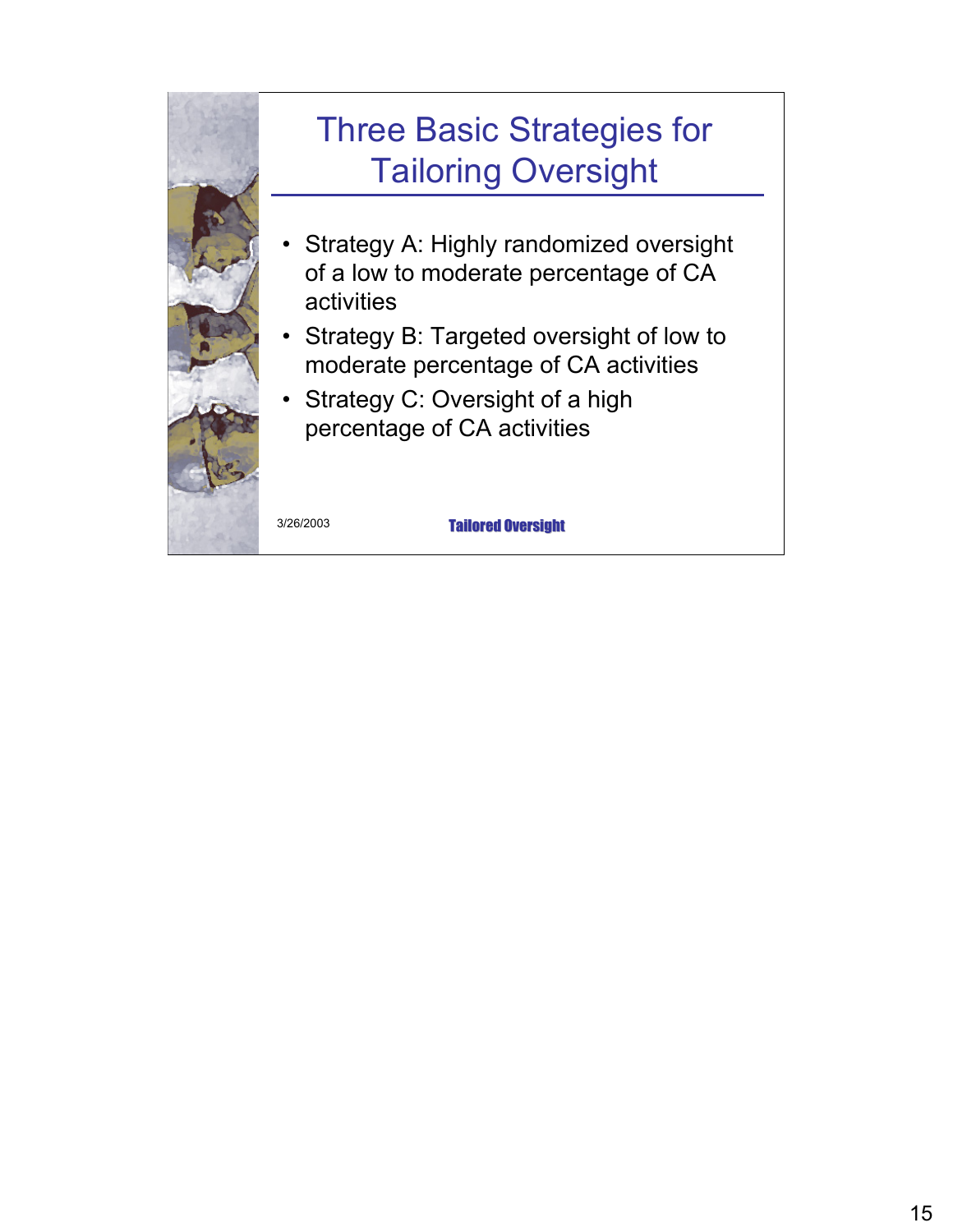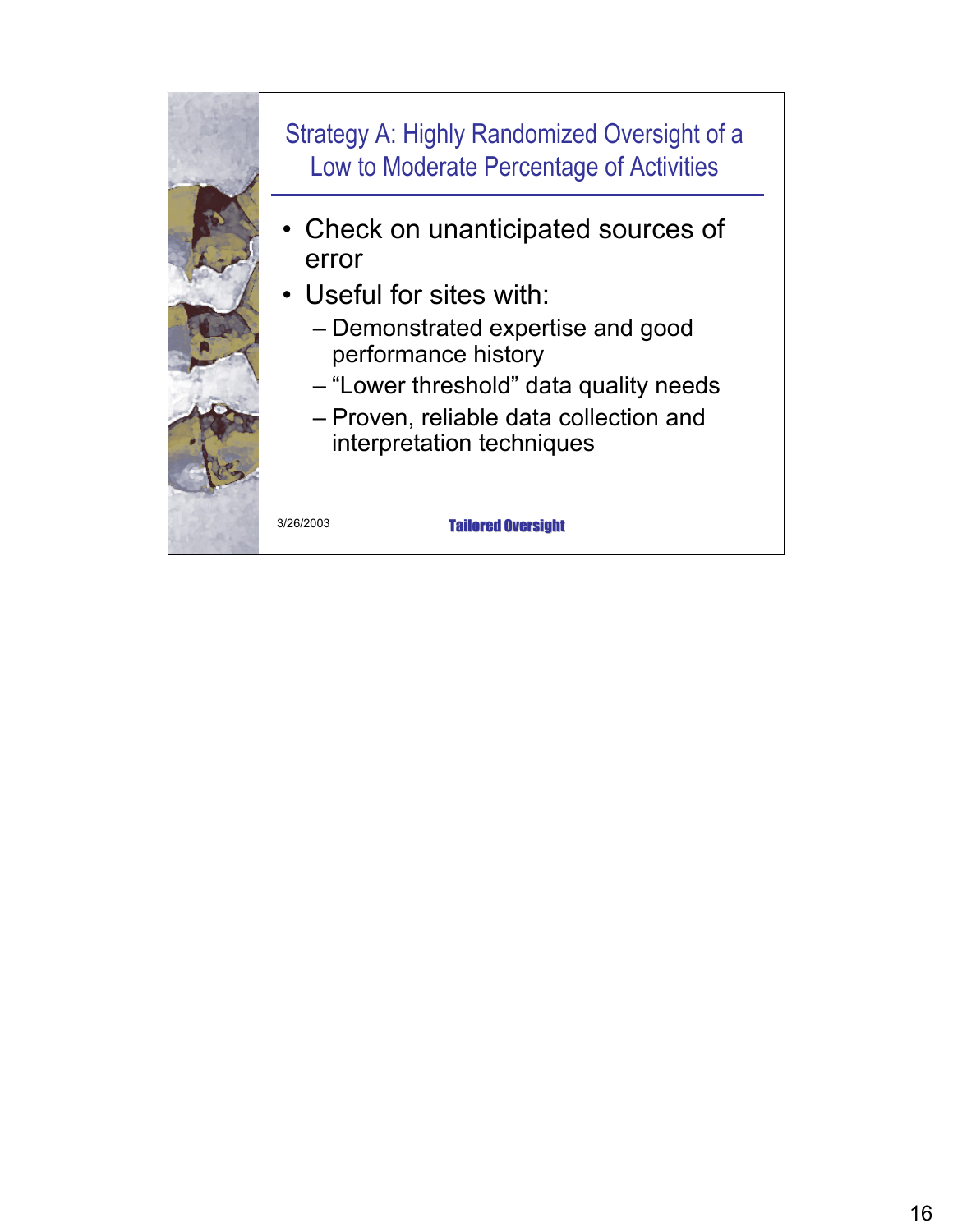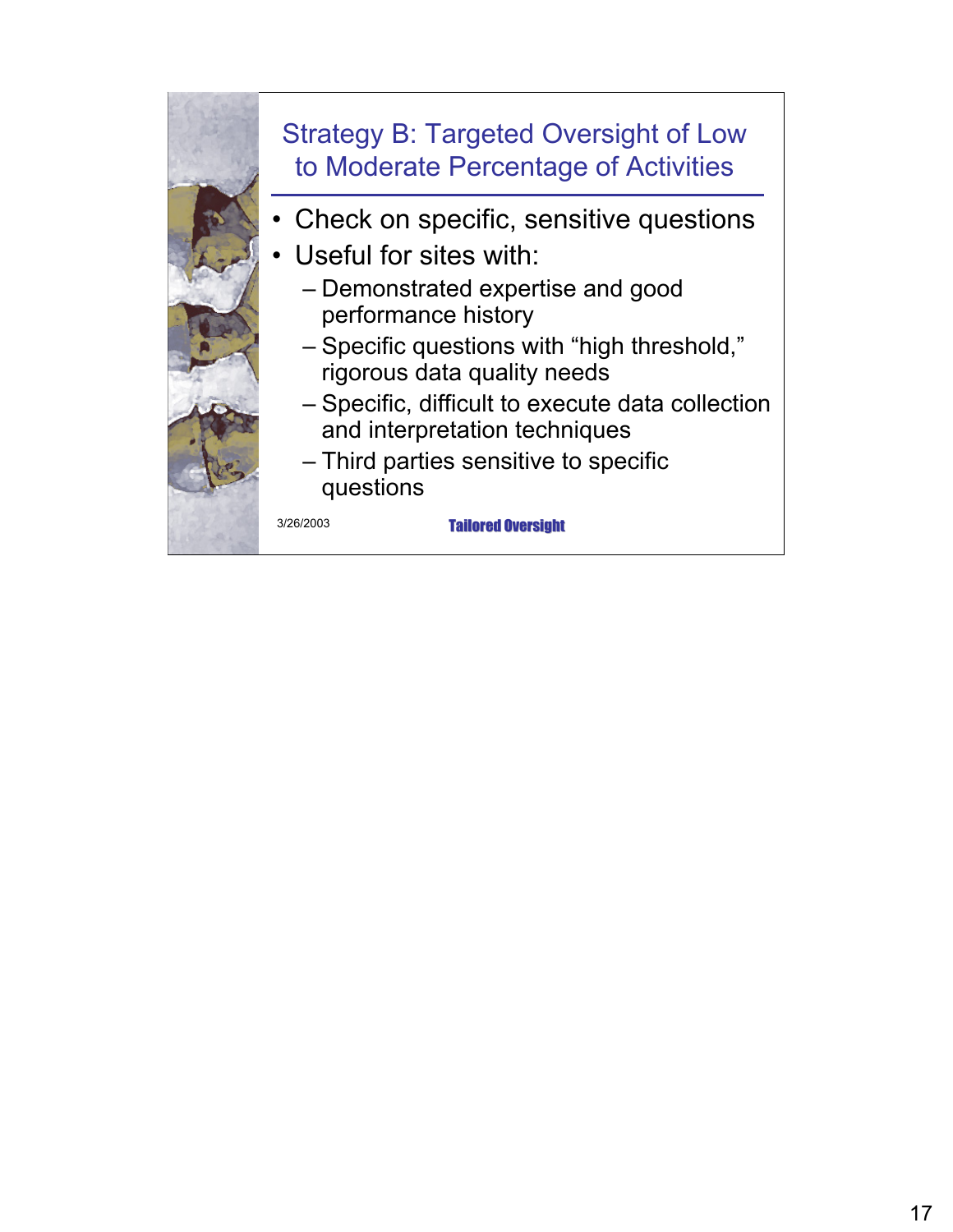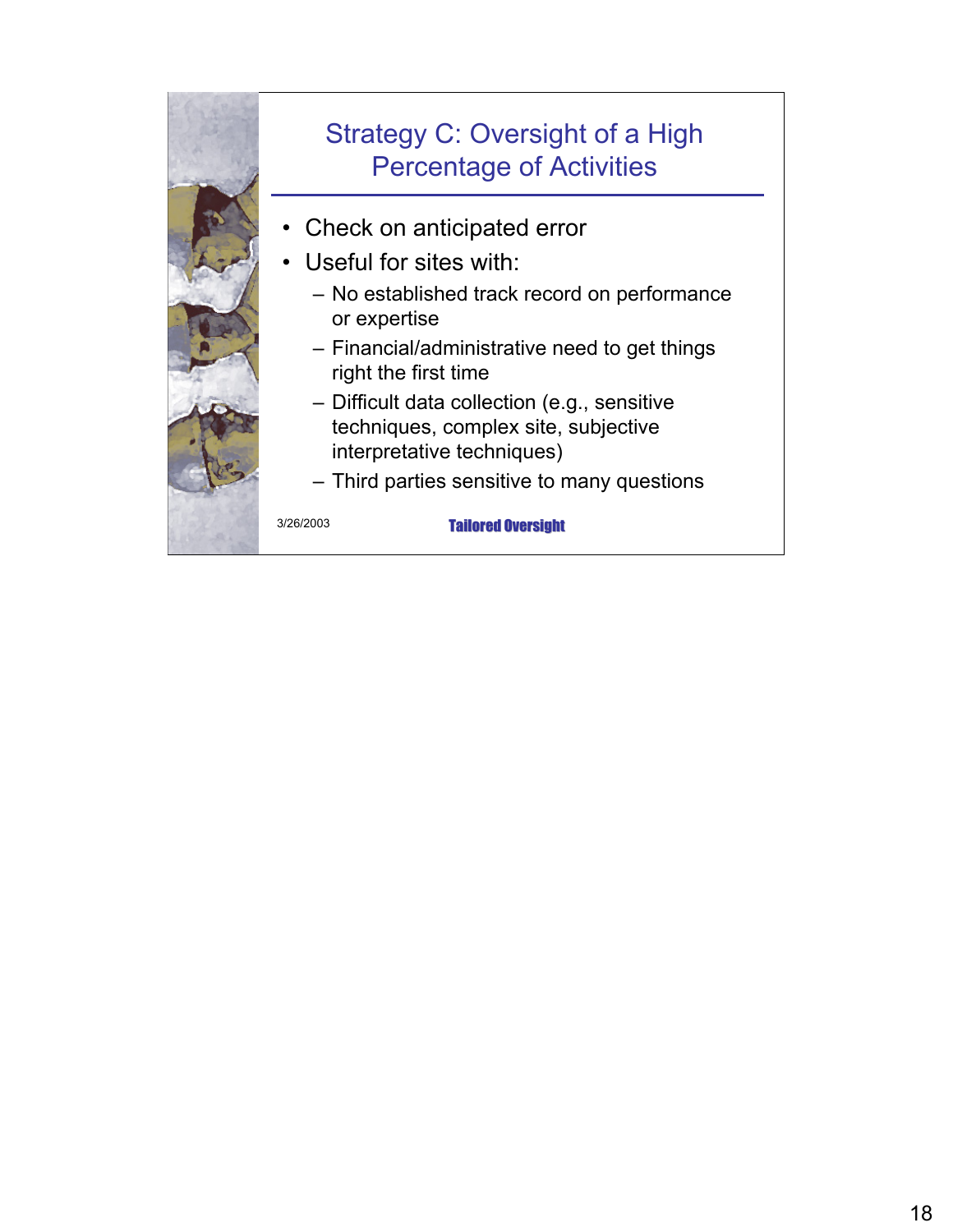

Note: This and the next slide are borrowed from the TIO presentation on the Triad Approach.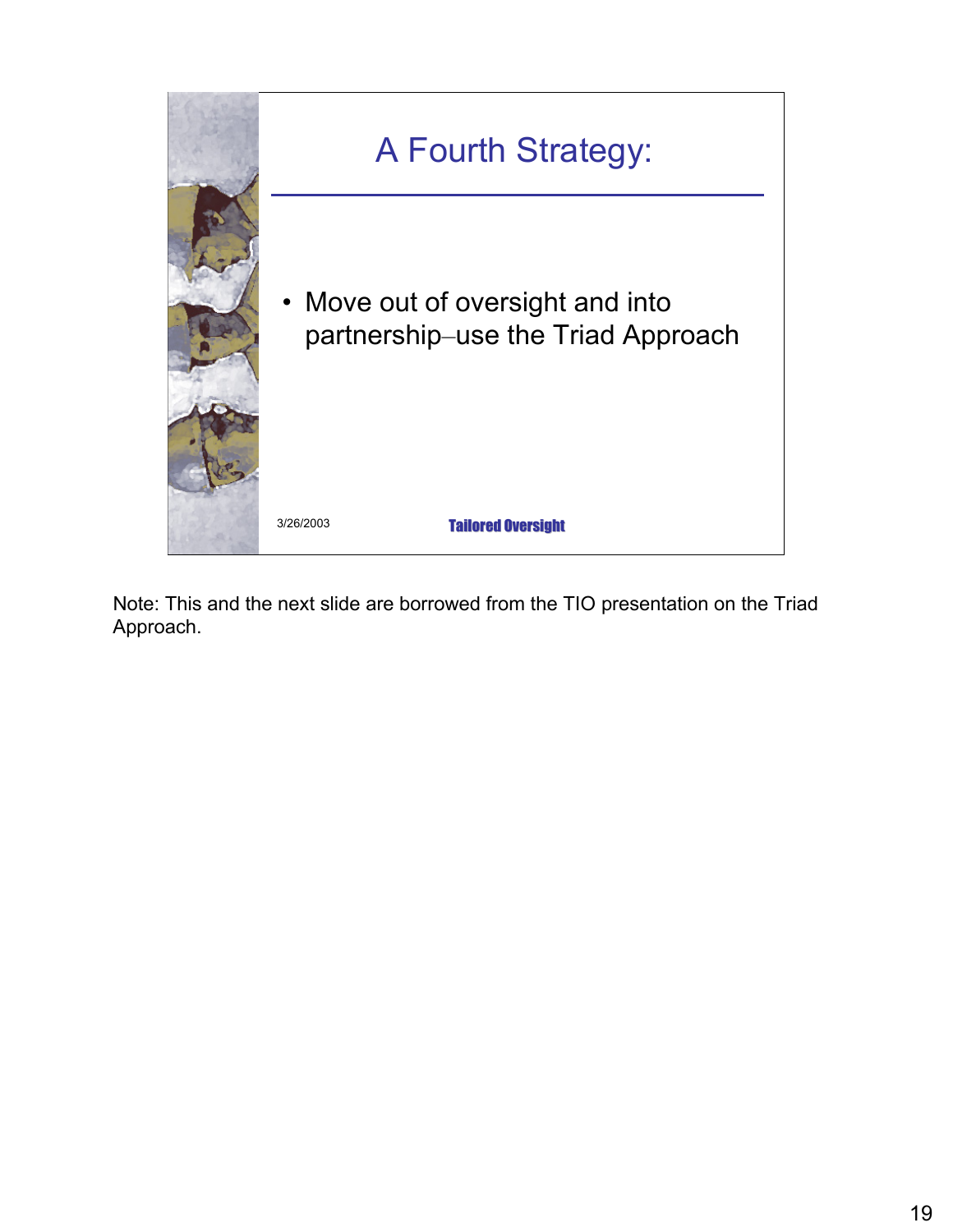

The conceptual framework to modernize site cleanup: Triad Approach The 3 Legs of the Triad Approach:

Systematic Project Planning

- Take the time to clarify project-specific and decision-specific issues with all stakeholders
- Articulate clear project goals and the decisions (and the tolerable uncertainties) that must be made to bring the project to a satisfactory resolution
- Evaluate potential causes for making decision errors; identify uncertainties
- Develop strategies to manage uncertainties so that decision errors can be avoided
	- Chart best course to reach project goals using conceptual site models (CSMs) that help identify information gaps (i.e., uncertainties) and clarify goals
	- Use multi-disciplinary technical team for project planning and implementation

Dynamic Work Plan Strategy

- Real-time, decision-making in the field by experienced technical personnel allows for a seamless flow of site activities = fewer mobilizations
- Regulator-approved decision trees guide data gathering to support rapidly and efficiently evolving the CSM to maturity

Real-time (or near real-time) Data Availability

- Generally will mean on-site analyses
- Support implementation of dynamic work plans
- Permit management of sampling uncertainty
- Method/technology selection and QC design based on integrating the intended data uses with available technologies that can meet the turn-around time and "field-friendliness" needed to support the dynamic work plan.
- Mix-and-match analytical techniques according to specific needs (e.g., field and traditional lab methods; direct push in situ detections and an on-site lab; etc.)

Improving the cost-effectiveness of hazardous waste site characterization and monitoringî Available at http://cluin.org/tiopersp/

The Triad approach is a work strategy framework for economically managing project decision uncertainties by drawing on the technical knowledge and experience gained over the past 20-30 years of hazardous site cleanup. The Triad approach proactively exploits new characterization and treatment tools, using work strategies developed by innovative and successful site professionals.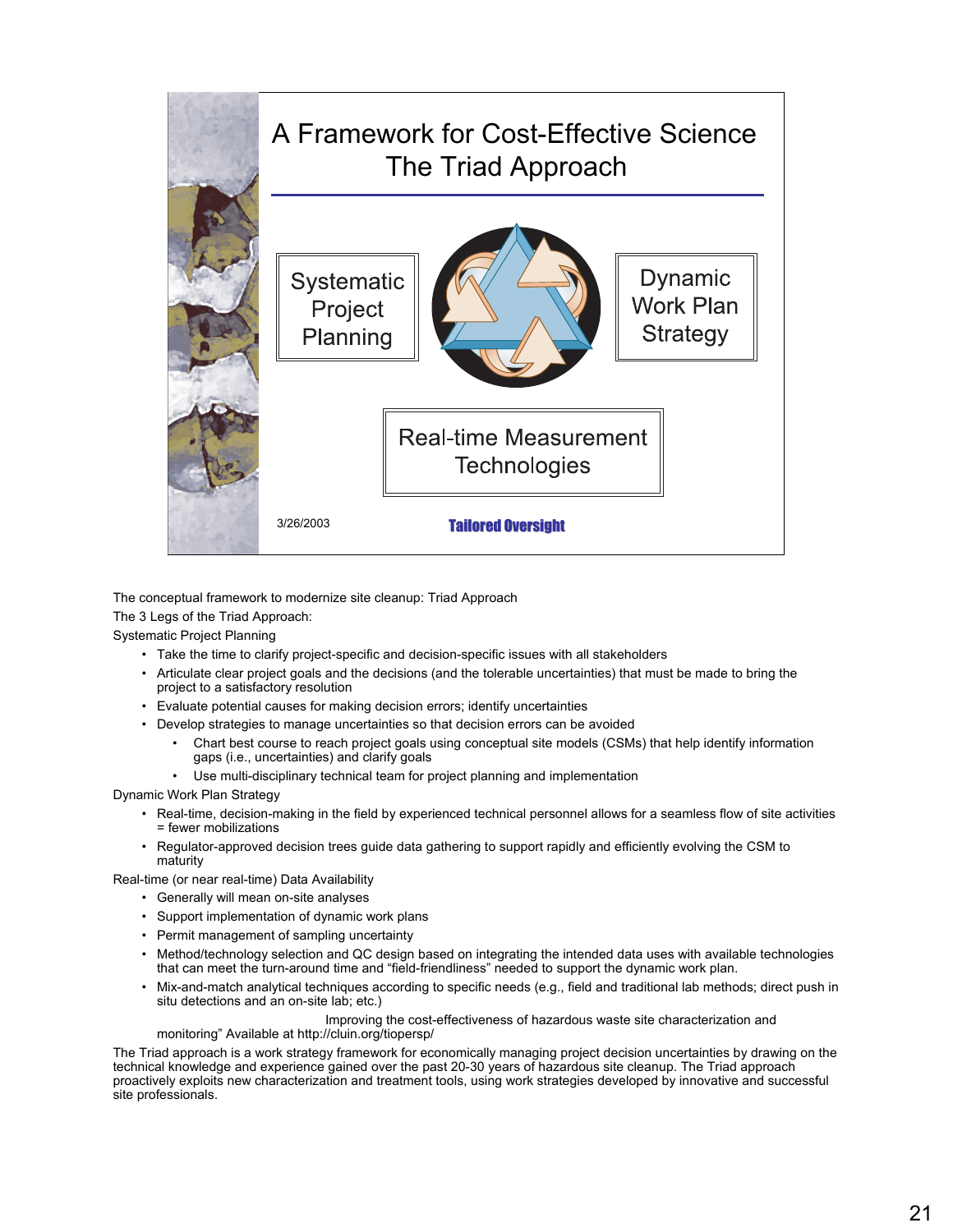

*Instructor Notes:* This is designed as a small group exercise though the group is taking on the role of being one person, the regulatory agency project manager. The task is to plan oversight activities for four sites for the coming fiscal year. The exercise is conducted in two rounds. In the first round sites Triple A Acrylics & Cambridge Gear Works are close enough for day trips but Barnum Switches & Dontno require overnight travel. The group has \$140,000 in contract support to spread across the sites.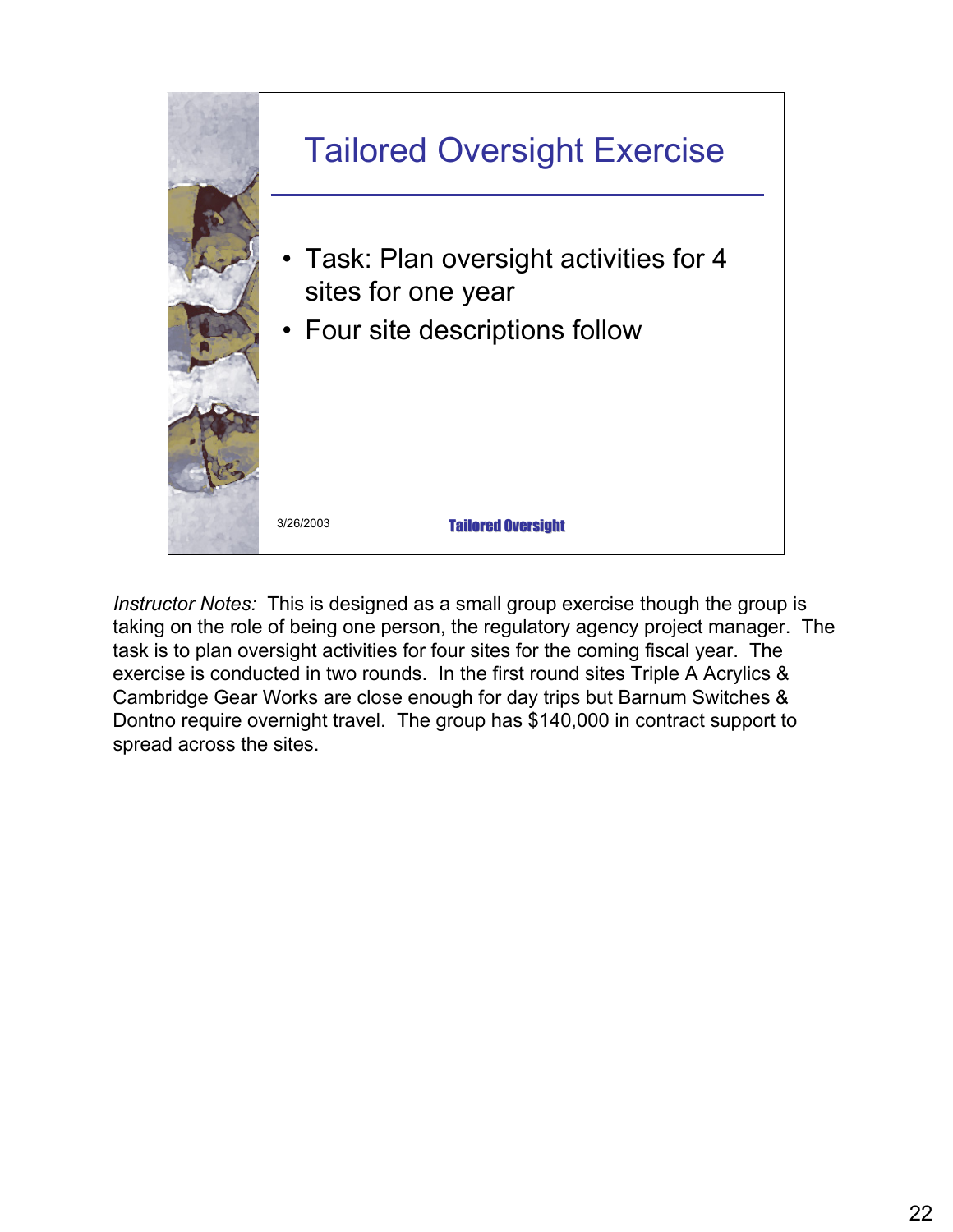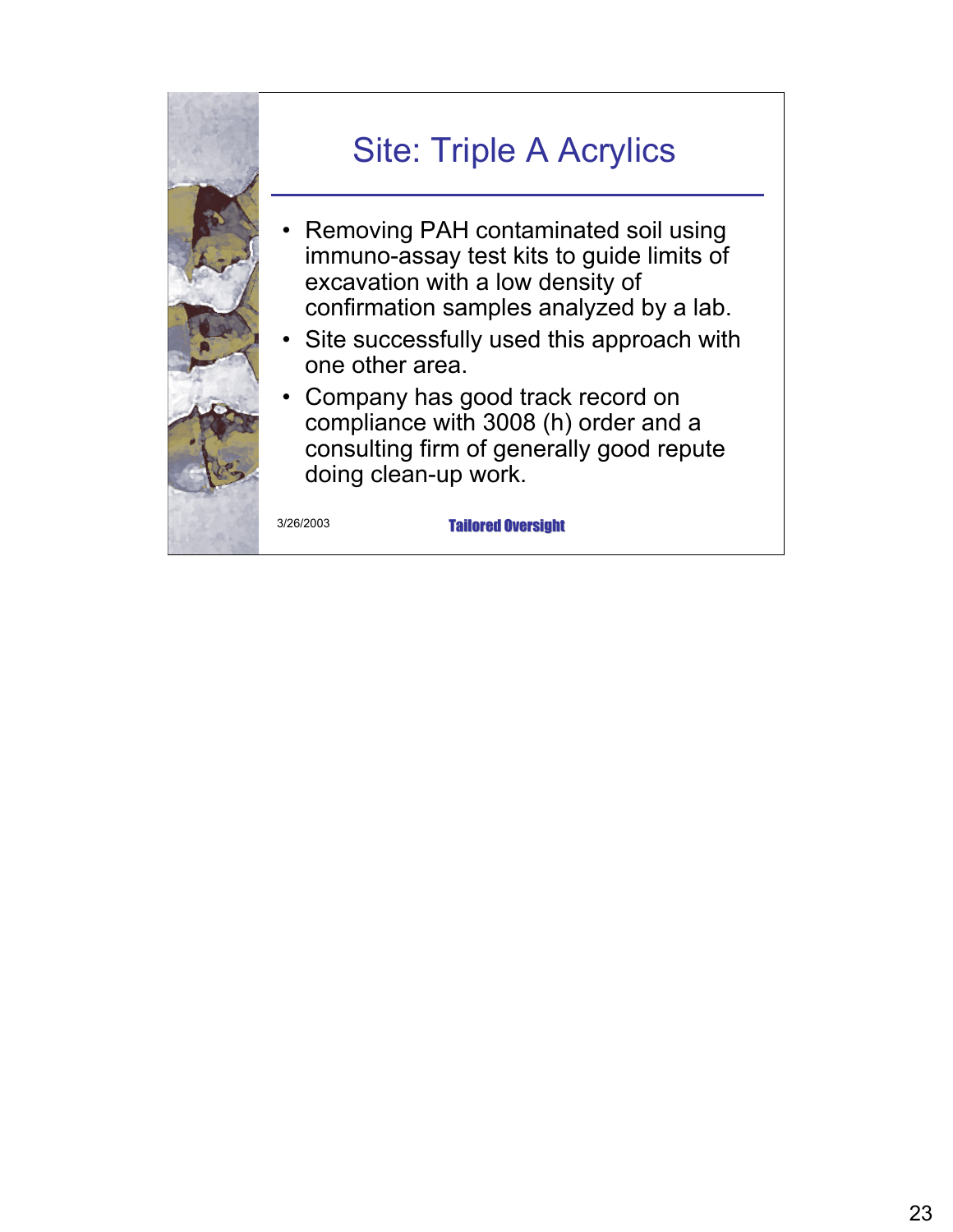

## Site: Barnum Switches

- Conducting ongoing monitoring in their network of 15 wells.
- Lab that analyzed samples for last 2 years has been indicted for misreporting holding times.
- Barnum changed back to lab previously used but members of the public have expressed concern on reliability of data that has been generated for the site.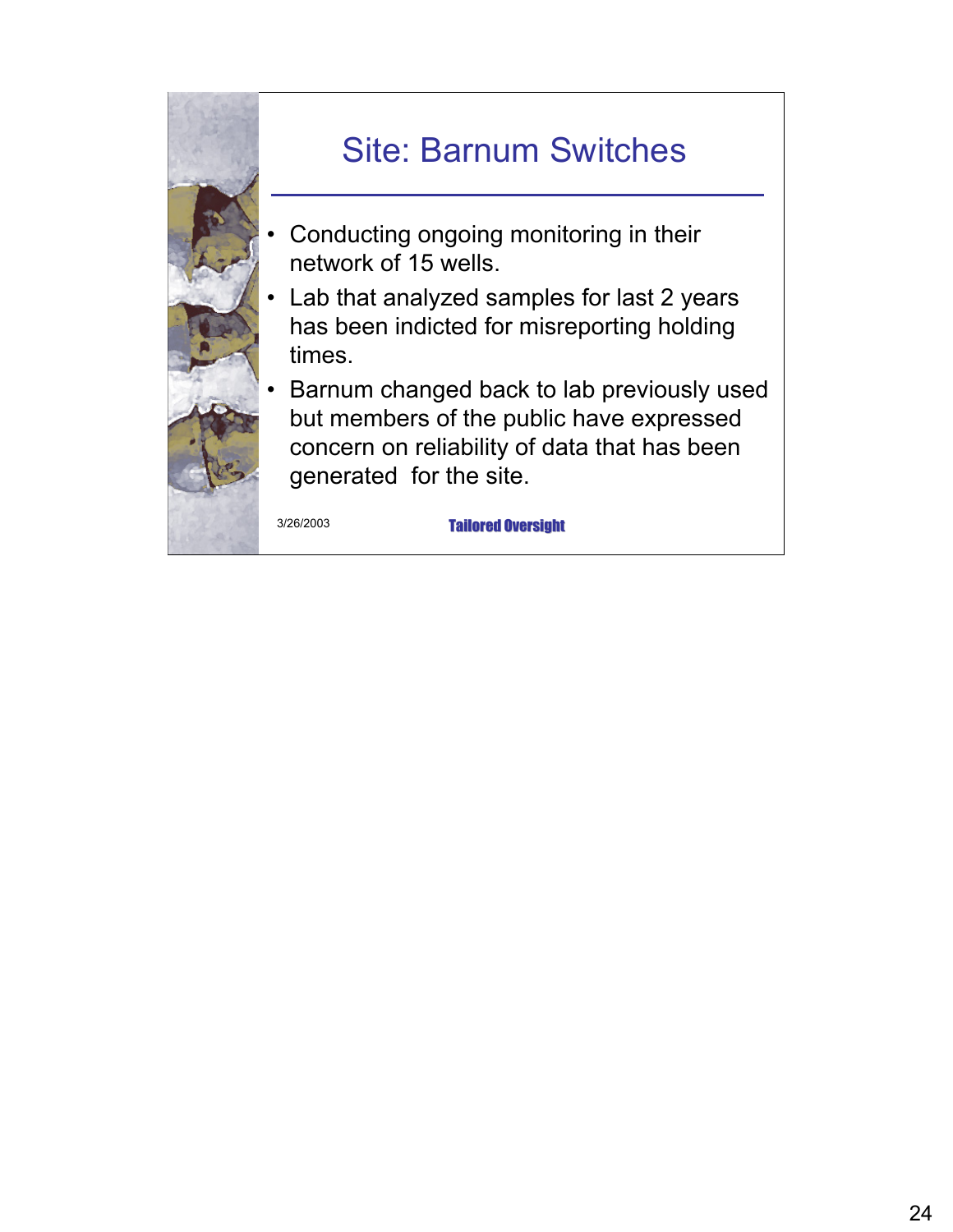

#### Site: Cambridge Gear Works

- New site for you that has just submitted phase I of ecological risk assessment which awaits review.
- Site conducting further efforts at some stations based on their interpretation of phase I data.
- An at-risk fast track approach implemented by previous project manager.
- Have not yet established working relationship with site but previous project manager says "easy to work with" and their consulting firm is "top-notch."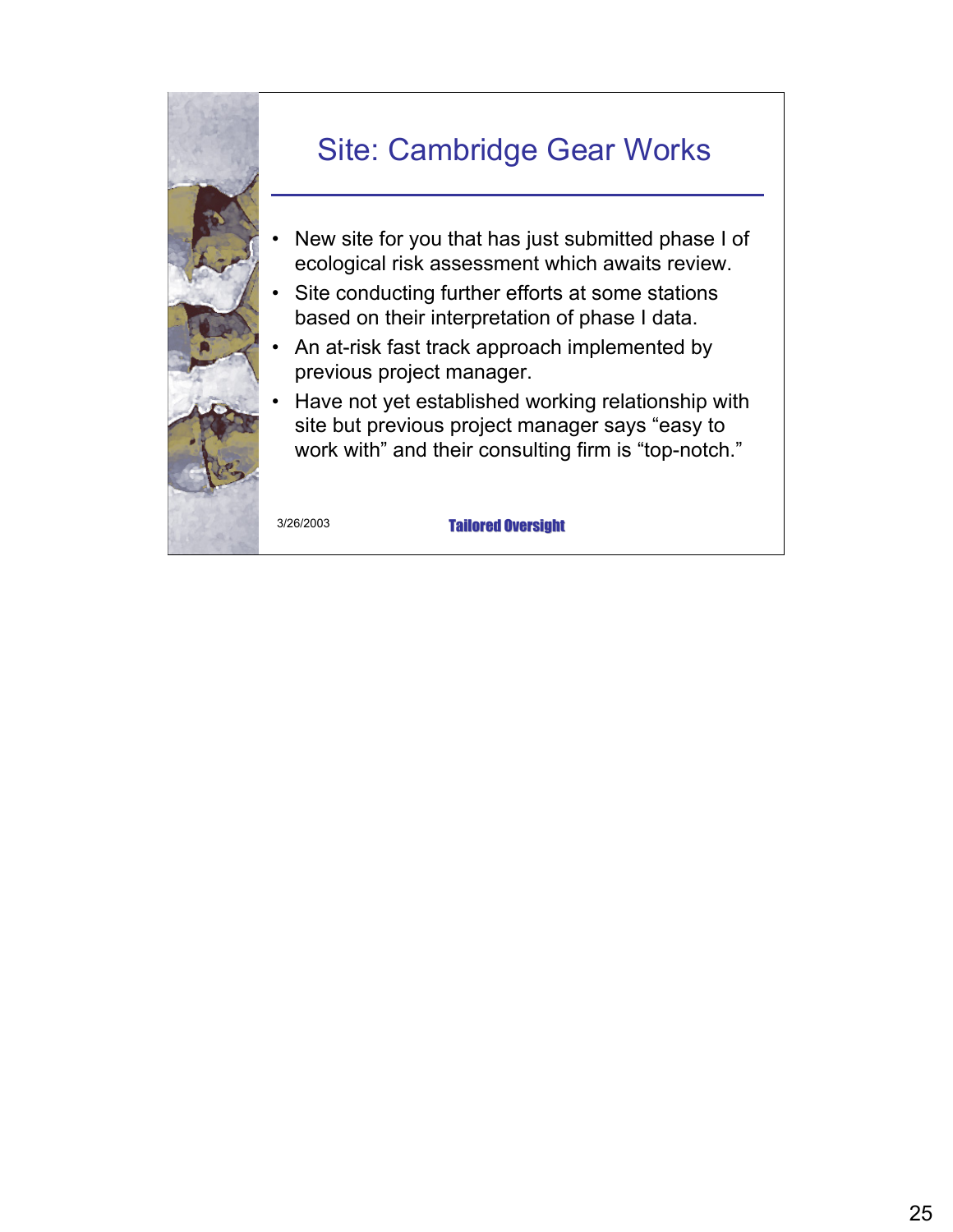

### Site: Dontno

- Have worked with site for many years to get approvable work plan in place.
- Facility did not "get it" as to what was required of them.
- This year will begin implementing work plan and will pull one UST with previous contamination associated with it.